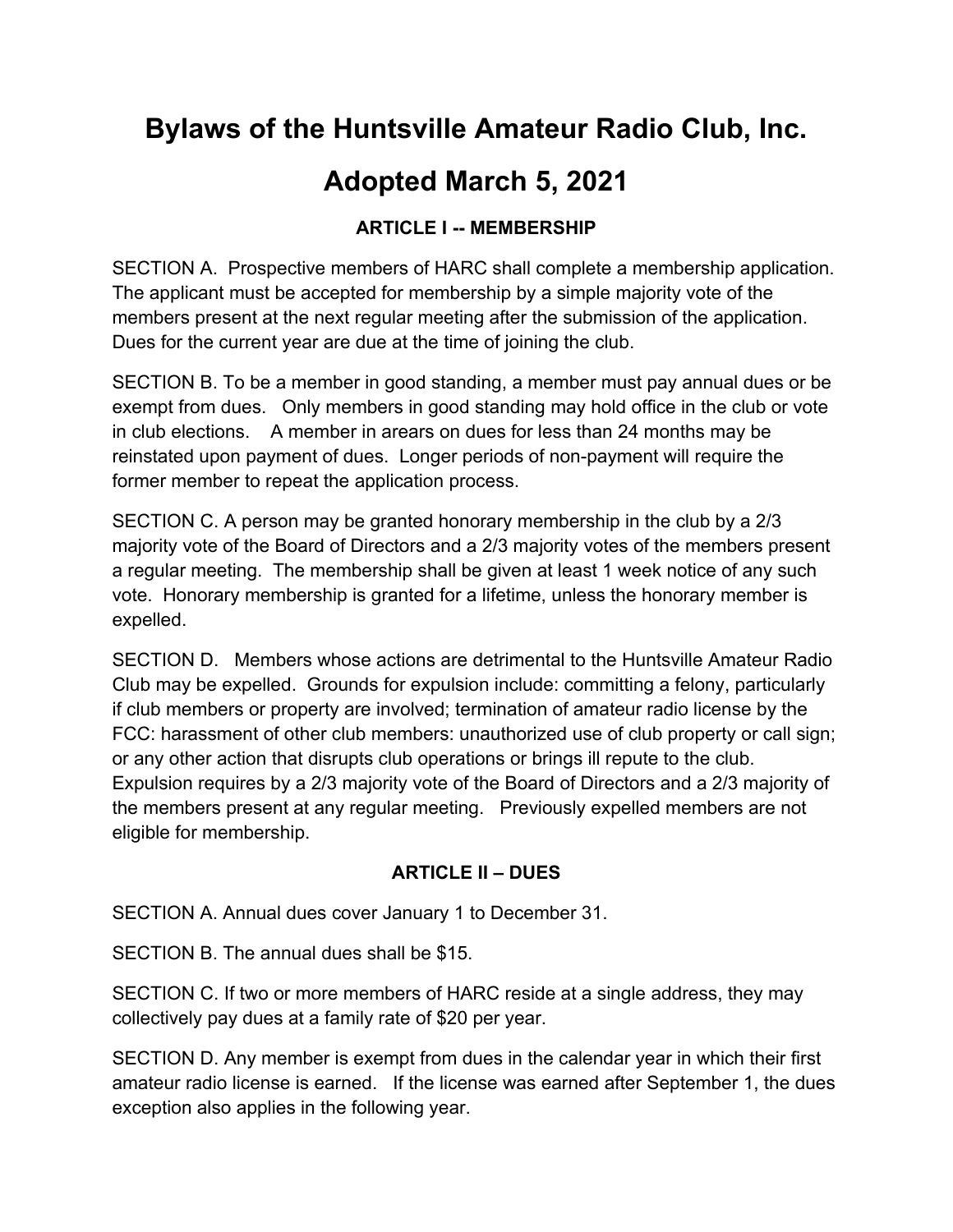SECTION E. Honorary members are exempt from dues.

## **ARTICLE III – MEETINGS**

SECTION A. The Board of Directors shall communicate to the membership the time, place, and manner of meetings. Changes to the regular meeting schedule shall be communicated to the membership not less than 10 days in advance, whenever practical. Methods of notification may include email, repeater announcements, posting on the club website, or announcements at club meetings.

## **ARTICLE IV – DUTIES OF OFFICERS**

SECTION A. The President shall preside at Club meetings and Board of Directors meetings. The President shall appoint all Appointed Managers.

SECTION B. The Vice-President shall assume all the duties of the President in the event of the temporary absence of the President and shall assume the office of the President in the event of a vacancy in that office.

SECTION C. The Secretary shall:

- Keep a record of the proceedings of all regular Club meetings and Board of Directors meetings. The minutes of club meetings shall be communicated to the membership.
- Carry on the normal correspondence of the club.
- Ensure the collection of the Club's mail at the PO Box.
- Receive Club funds in the absence of the Treasurer.
- Keep the official copies of the Constitution and Bylaws of the Club which bear original signatures and make these documents available to members upon request.
- Maintain the club's affiliation with the ARRL.

SECTION D. The Treasurer shall:

- Take all steps reasonably necessary so that the financial dealings of the Club comply with all applicable federal, state, and local laws.
- Receive all monies paid to the club and keep the accounts of the club.
- Report the financial status of the club, including the credits, debits, and balances to the club at the second meeting in each calendar month.
- Submit all required tax forms.
- Maintain the list of members in the club.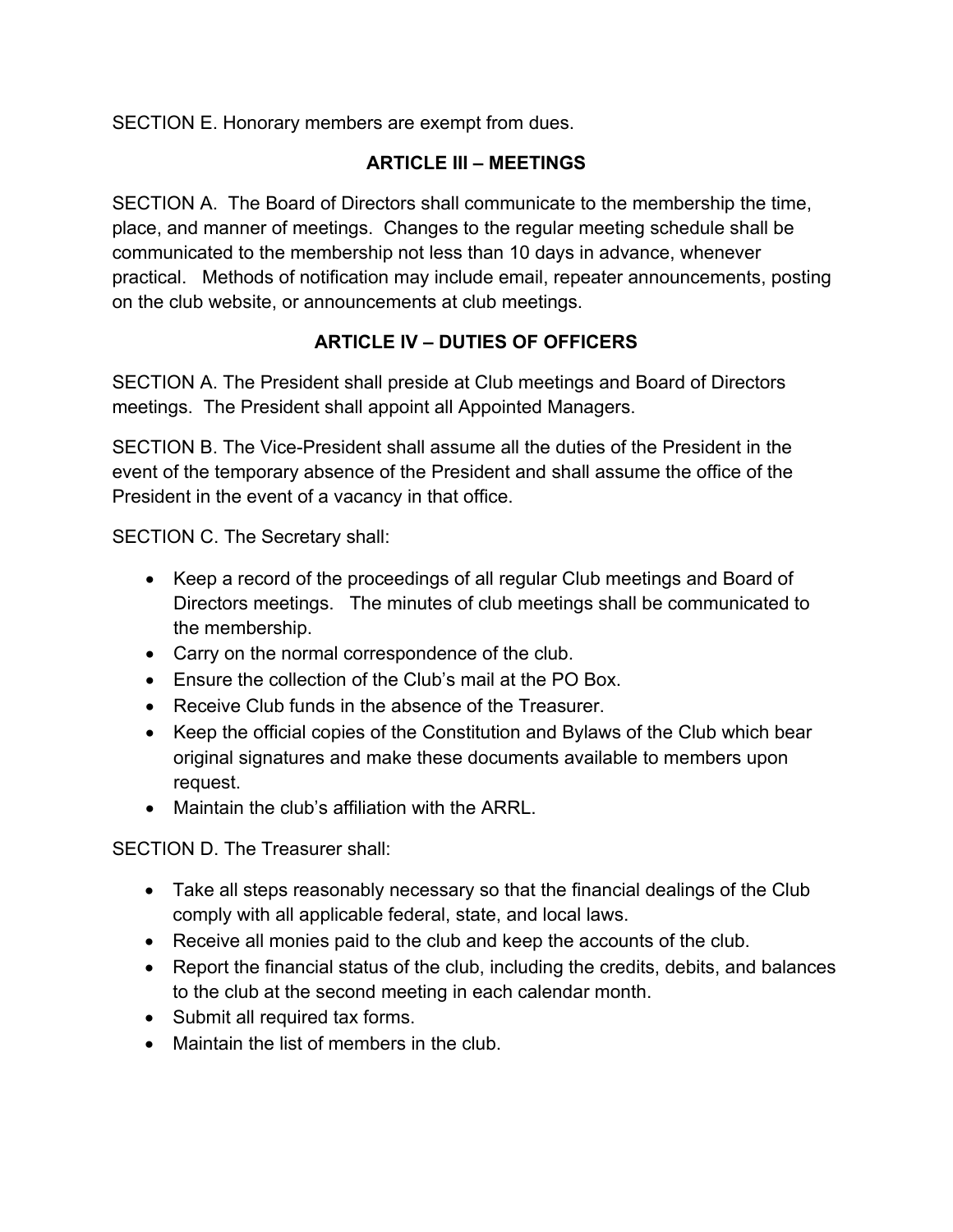SECTION E. The Officers-at-Large have no specific duties beyond attending Board of Directors meetings but are expected to serve as liaisons between membership and the Board. They may also serve on committees, organize events, or be in an Appointed Manager role.

SECTION F. Any four members of the Board of Directors may recommend to the membership that an officer be removed. After this recommendation, the membership must be notified 1 week in advance of a regular club meeting where the membership will vote on the removal of the officer. A 2/3 majority of the Club members present at the meeting is required to remove an officer.

## **ARTICLE V – ELECTIONS**

SECTION A. No later than the first Club Meeting in March, the President shall appoint no less than 3 members of the club to be the Nominating Committee for Club offices. Members of the Nominating Committee may not be current officers of the Club, nor may they run for any Club offices in the year in which they serve on the Nominating Committee. The task of the Nominating Committee is to find at least one candidate for each Club office and report the names of these candidates to the President not later than the first Club meeting in April.

SECTION B. Nominations for Club offices shall be opened at the first Club Meeting in April, with a presentation to the Club of the list from the Nominating Committee. Nominations shall remain open until the time of election. Any club member may declare candidacy by announcement at a Club meeting or by communication with the President. The President must determine the willingness to serve of any candidate not selfnominated or nominated by the Nominating Committee.

SECTION C. Elections shall be held at the first meeting in May. For any uncontested race, voting by acclamation is acceptable. For any contested race, voting shall be by secret paper ballot. The ballots shall be counted by 3 members of the club who are not candidates, current officers, or on the nominating committee. The vote counters shall be nominated by the president and approved by a simple majority of the members present at the meeting. Vote tallies shall be announced before the end of the meeting.

SECTION D. If there are contested races and it is not reasonably possible for the club to gather in person and conduct voting by secret paper ballot, then voting may be conducted by email. The period of voting shall be the first week in May. Vote counters will be selected at the last meeting in April, following the provisions of Section C. The entire club will be notified of the email vote and the email addresses of the vote counters before the first of May. The vote counters shall verify that only votes from members in good standing are included in the final tallies. The vote counters shall not reveal the votes of any individuals to anyone except other vote counters and shall report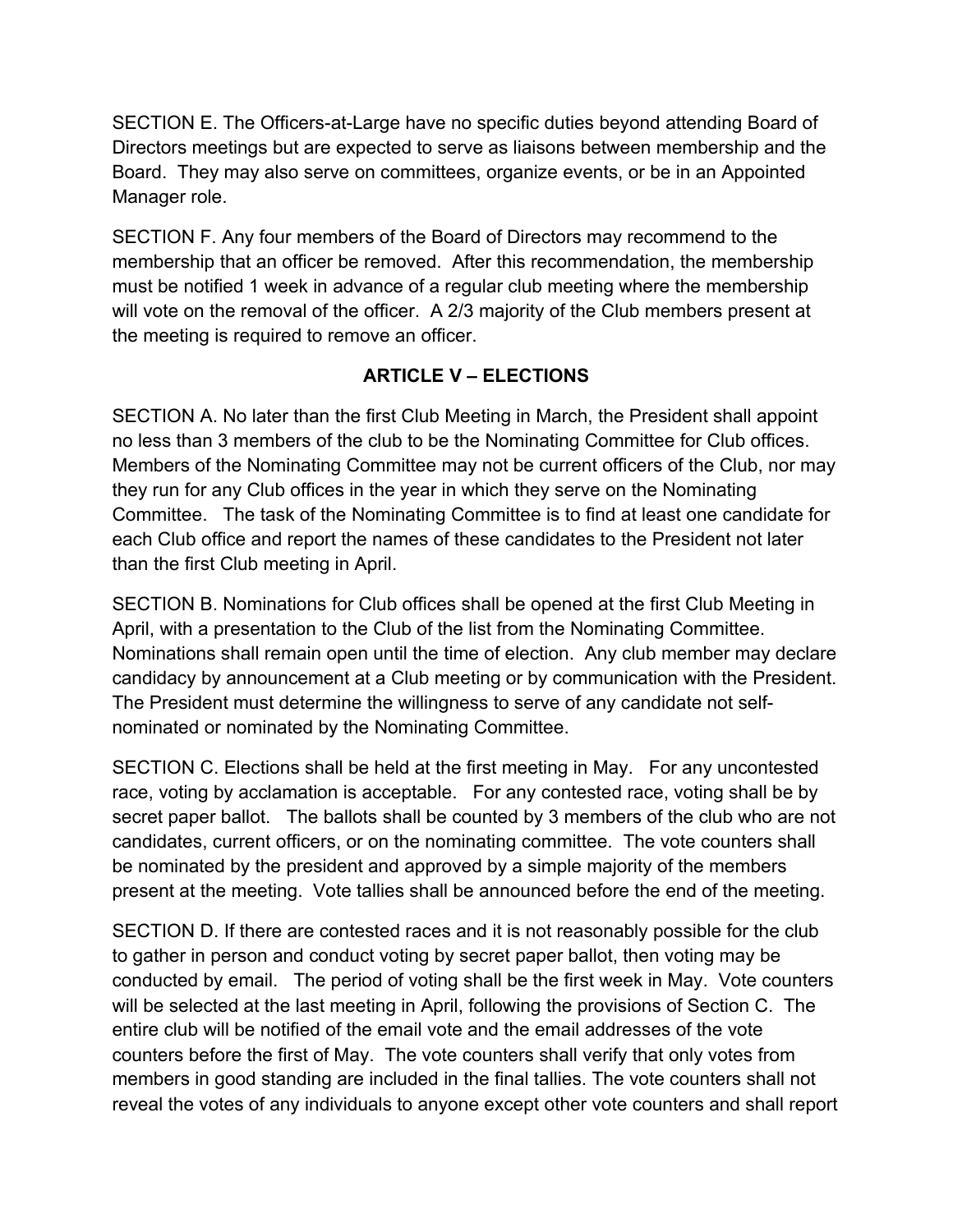the final vote tallies to the President for announcement to the club at the second meeting in May.

SECTION D. The term of the newly elected officers shall begin at the first Club meeting in June.

SECTION E. Should any office other than the President become vacant, there shall be a two week notice of a special election to fill the position which will occur at a regular club meeting. Nominations for the office may occur at any time between the office becoming vacant and the election. The President shall present at least one candidate for the office to the membership. Voting procedures shall be the same as for regular officer elections.

SECTION F. The oath of office shall be:

I, (name of incoming officer), do hereby swear or affirm that I will uphold the Constitution and Bylaws of the Club. I further swear or affirm that I will faithfully discharge the duties of the office I am about to enter, without exception or reservation.

## **ARTICLE VI – APPOINTED MANAGERS**

SECTION A. The Club shall have Appointed Managers to fill necessary roles within the organization. These Appointed Managers are selected by the President and answer to the President for the conduct of their duties. There are no limits on the length of time any one person may serve as an Appointed Manager.

SECTION B. The Webmaster is responsible for the maintenance of the club's domain name, website, and club email addresses.

SECTION C. The VOX Editor edits the monthly Club Newsletter, The VOX, and prepares it for distribution.

SECTION D. The Property Manager is responsible for the storage and maintenance of all physical items owned by the club. The Property Manager maintains a list of all items owned by the club and their current location. If items are borrowed from the club, the Property Manager makes sure that they are returned in a timely manner. The Property Manager reports to the Board about any items that are damaged, destroyed, discarded, used up, or no longer needed by the club.

SECTION E. The Programs Manager finds speakers for the Programs at Club meetings and maintains a schedule of upcoming Program speakers and topics. The schedule of upcoming programs shall be communicated to the VOX Editor.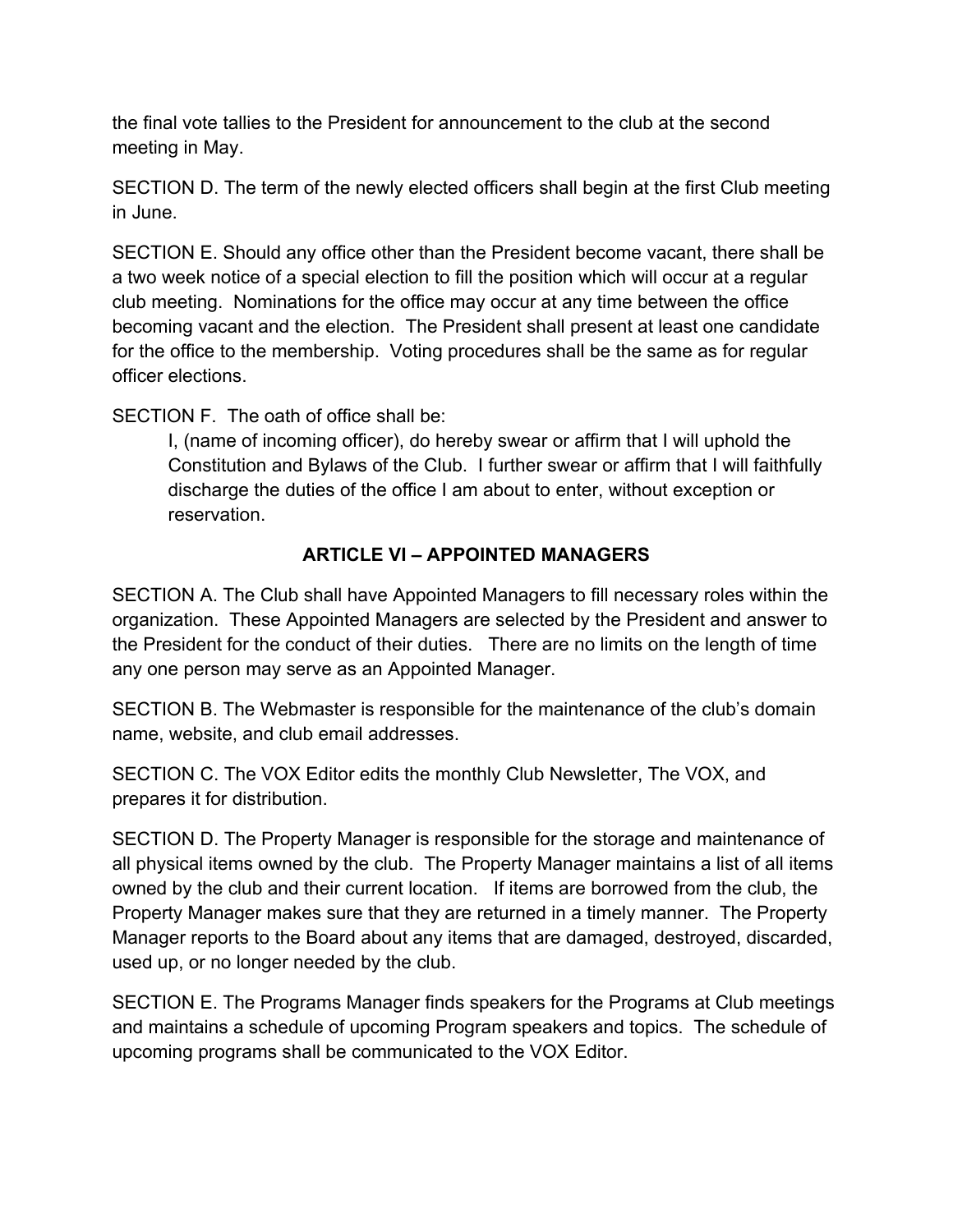SECTION F. The Training and Education Manager coordinates all classes taught by HARC that are longer than a meeting Program. These might include license exam preparation classes or other continuing education classes. The Training and Education manager shall select the subject and instructor, set a schedule, and arrange for the class location and any needed supplies.

SECTION G. The Public Affairs Manager is responsible for communications with the media and the public at large.

SECTION H. The Field Day Coordinator organizes all Club ARRL Field Day activities.

SECTION I. The Call Sign Trustee is an Amateur Extra Class member of the club responsible for maintaining the club call sign, K4BFT.

SECTION J. The Social Media Coordinator manages the social media presence of the club.

SECTION K. The President may create additional Appointed Manager positions, temporary or permanent, as needed.

## **ARTICLE VII – COMMITTEES**

SECTION A. The Board of Directors may form committees as necessary to complete the Club's business. The Chair of each committee must be a member of the Club and shall be selected by simple majority vote of either the Club members present at a regular meeting or a simple majority of the Board of Directors. The Chair may select members of the committee, subject to veto by the Board of Directors.

SECTION B. Committees should periodically report their activities to the Club or to the Board of Directors and at the conclusion of the Committee's task.

## **ARTICLE VIII – FINANCE**

SECTION A. The Board of Directors shall prepare a Budget for the club prior each Fiscal Year. The newly elected Board of Directors shall have the option to prepare an amended Budget within one month of assuming office. The Budget shall contain all customary and expected expenditures for the year. Items contained in an approved Budget may be paid by the Treasurer without vote of the Board or Club.

SECTION B. The Budget must be approved by a simple majority of the members present at the first meeting in May or the first meeting in July for an amended Budget.

SECTION C. All expenditures not in the Budget must be approved by the President for items less than \$50, by the Board of Directors for items less than \$200, or by a simple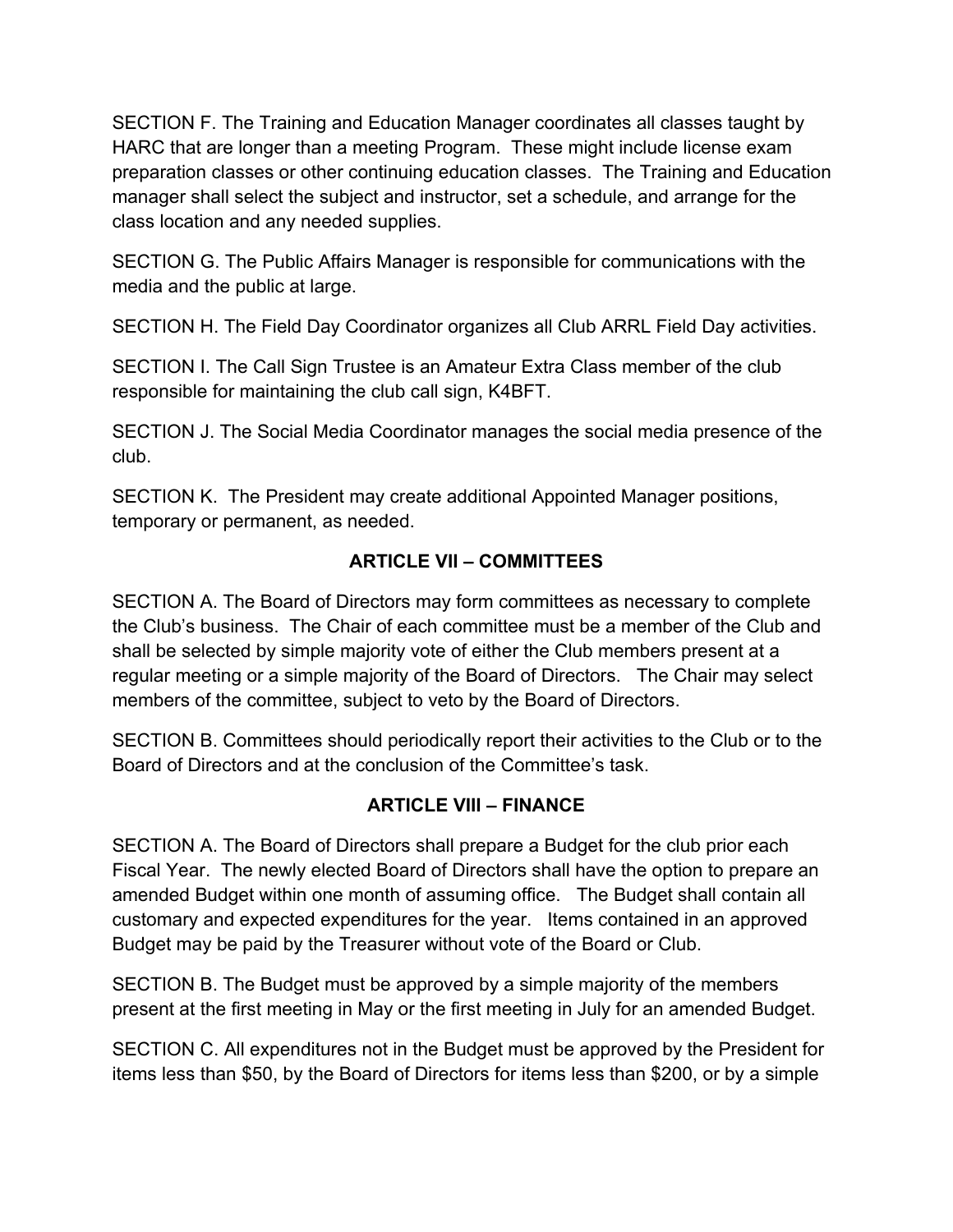majority of the club members present at a regular meeting. Approval of the membership is strongly advised for all off-budget expenditures, regardless of size.

SECTION D. Sale of any items by the Club requires a simple majority vote of the members present at a meeting. Note that sales of donated items worth more than \$500 requires the filing of IRS for 8282.

SECTION E. In addition to the monthly Treasurer's Reports, the outgoing Treasurer must prepare a summary of the Club's finances by the first meeting in June each year. This report must include all money taken in by the club, the source of these funds, and all money spent during the preceding fiscal year. Both the monthly and yearly Treasurer's Reports shall be made available to the membership.

SECTION F. Upon request by any three members of the Club, the President must appoint a Committee of at least three members not on the Board of Directors to review and audit the club's finances.

SECTION G. At least one person other than the Treasurer must have full access to the Club's bank accounts. This person must be approved by a majority vote of the Board of **Directors** 

SECTION H. The club may enter into contracts. Any contracts can only be signed by the President, Vice-President, or Treasurer.

## **ARTICLE IX – OUTSTANDING AMATEUR AWARD**

SECTION A. The Club shall present an "Outstanding Amateur" award annually to a Amateur Radio Operator in the Tennessee Valley in recognition of technical achievement in Amateur Radio, service to the hobby of Amateur Radio, or service to one or more Amateur Radio related organizations in the Tennessee Valley.

SECTION B. Nominations may be made by any club member no later than the  $15<sup>th</sup>$  of April and the recipient will be selected by the Board of Directors. Members of the Board are ineligible for the award. The award will be presented at the time of the installation of new officers.

### **ARTICLE X – MISCELLANOUS**

SECTION A. The Club shall be affiliated with the Amateur Radio Relay League.

SECTION B. The Club shall encourage and support individual and collective action in public service by supporting local civic functions with communications. The Club shall also encourage and support individual and collective action in emergency communications and disaster preparedness.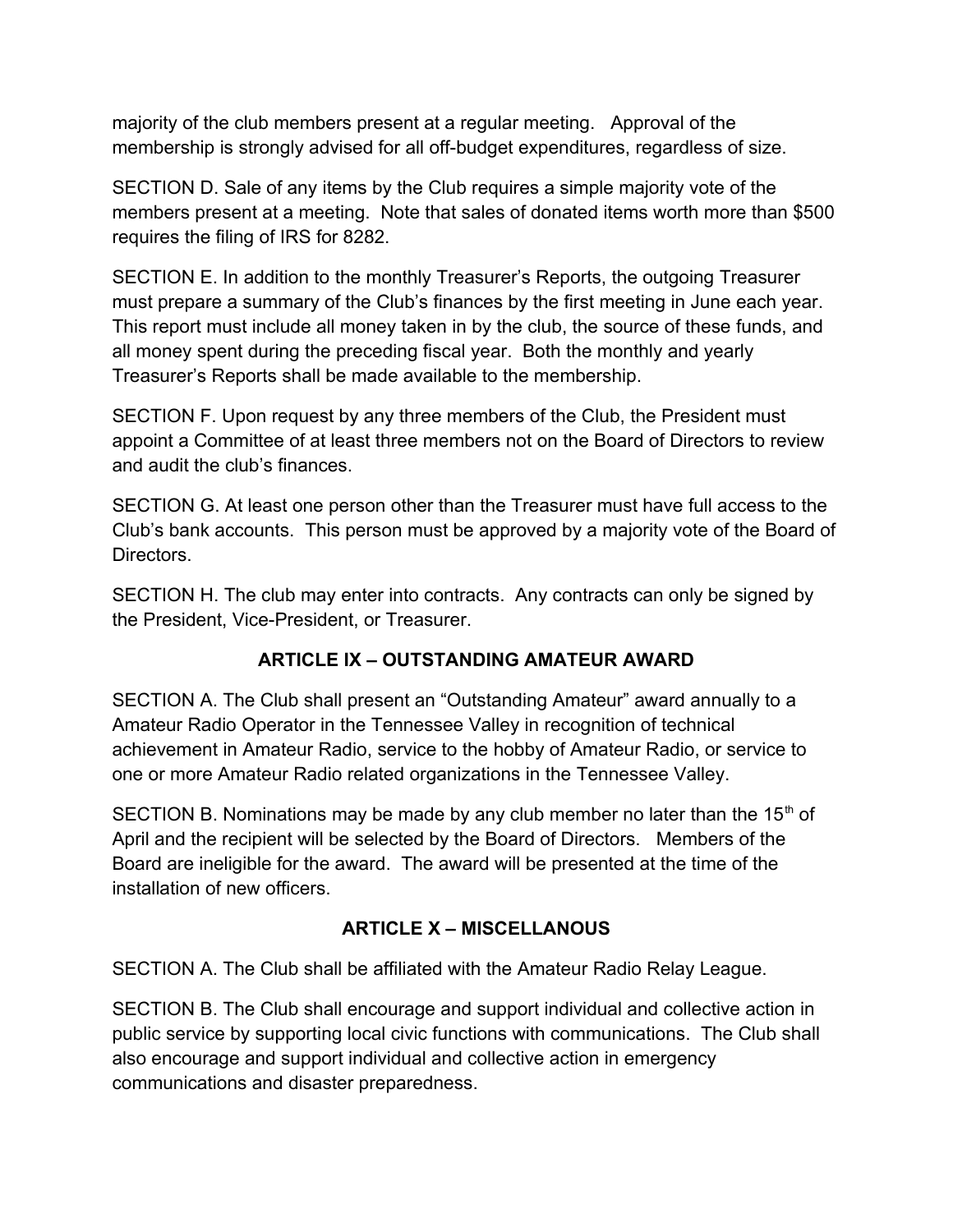### **ARTICLE XI – AMENDMENTS**

Any proposed amendment(s) to these Bylaws must be read to, and discussed with, the membership at a regular club meeting. A written copy of the proposed amendment(s) must be made available to the membership at least seven days prior to the meeting at which the vote will be taken. The amendment(s) shall become effective upon the affirmative vote of two-thirds (2/3) of the members present when the vote is taken.